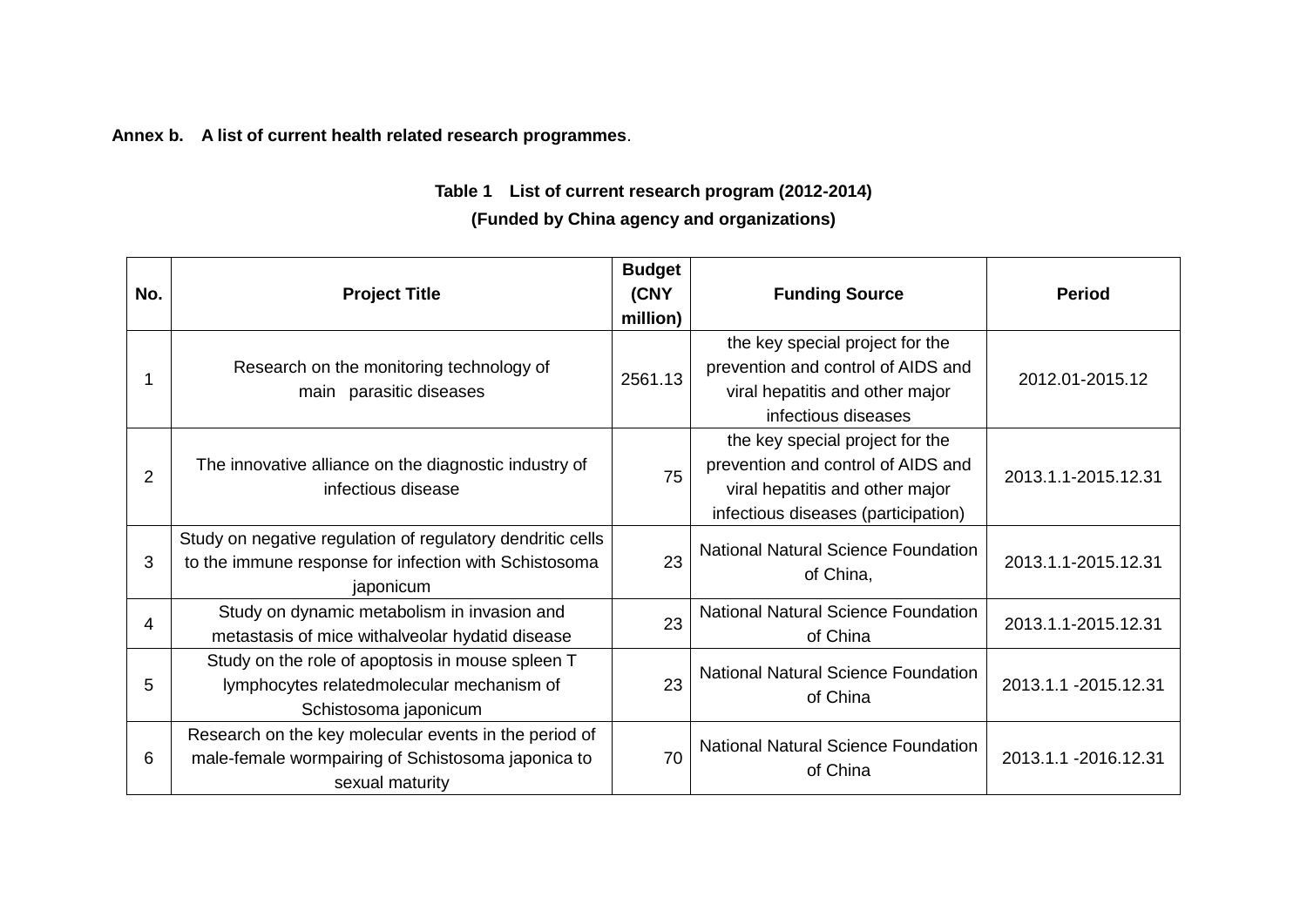| 7  | Malaria transmission mechanism of diffusion model on<br>China's border                                                                                          | 60 | <b>National Natural Science Foundation</b><br>of China | 2013.1.1 -2016.12.31 |
|----|-----------------------------------------------------------------------------------------------------------------------------------------------------------------|----|--------------------------------------------------------|----------------------|
| 8  | <b>CDNA</b><br>expression library immunization cascade components of<br>high throughput screening against visceral<br>leishmaniasis vaccine candidate molecules | 16 | <b>National Natural Science Foundation</b><br>of China | 2013.1. - 2013.12.31 |
| 9  | Research on the re-infection of Schistosoma<br>japonicum in later mice spleen lymph follicles formation                                                         | 65 | <b>National Natural Science Foundation</b><br>of China | 2014.01-2017.12      |
| 10 | Study on mice infected with Echinococcus<br>granulosus inhibits Mo-MDSC source of immune related<br>molecules                                                   | 70 | <b>National Natural Science Foundation</b><br>of China | 2014.01-2017.12      |
| 11 | Study on schistosomiasis<br>transmission intensity evaluation of immune<br>markers levels based on age specific                                                 | 23 | <b>National Natural Science Foundation</b><br>of China | 2014.01-2016.12      |
| 12 | Study on the monitoring and response mechanisms<br>parasitic diseases elimination<br>of                                                                         | 50 | Shanghai Health Bureau                                 | 2012.10-2013.10      |
| 13 | Pathogenic detection and damage assessment of<br>emergent intestinal protozoa diseases                                                                          | 30 | Shanghai Health Bureau                                 | 2012.10-2013.10      |
| 14 | Rapid diagnosis and application of babesiasis                                                                                                                   | 20 | Shanghai Health Bureau                                 | 2012.10-2013.10      |
| 15 | Landscape genetic research of Hubei snail at Different<br>scales of the Chinese mainland                                                                        | 20 | Shanghai Health Bureau                                 | 2012.10-2013.10      |
| 16 | Study on the diagnosis and vaccine candidate<br>antigens of emergent Schistosoma japonicum                                                                      | 20 | Shanghai Health Bureau                                 | 2012.10-2013.10      |
| 17 | Molecular study on screening of Plasmodium falciparum<br>resistance to artemisinin resistance                                                                   | 20 | Shanghai Health Bureau                                 | 2012.10-2013.10      |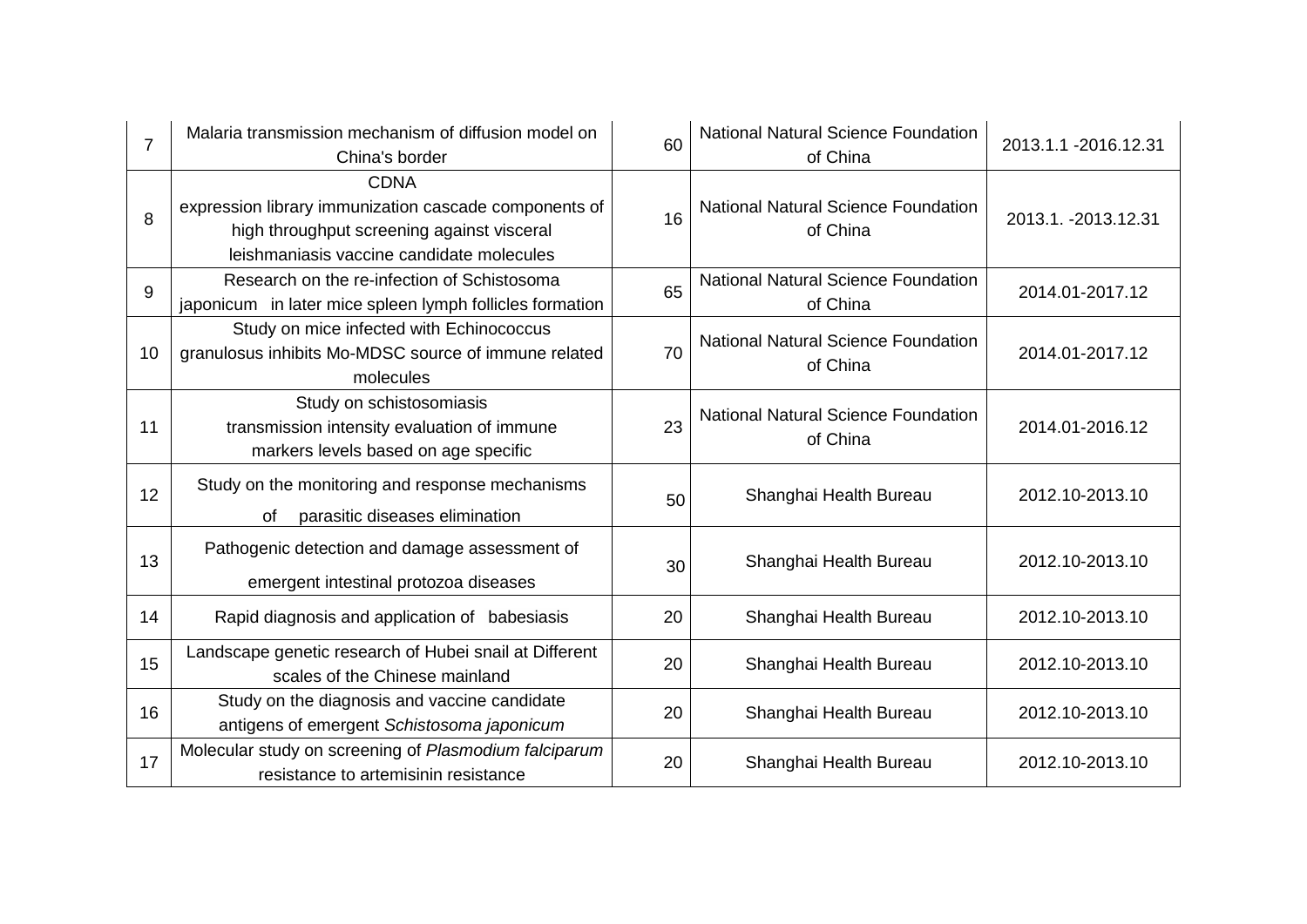| 18 | Study on the<br>dynamic metabolic micro Babesia infected host insect                                                                               | 10    | Natural Science Foundation of<br>Shanghai           | 2013.10.01-2016.09.30 |
|----|----------------------------------------------------------------------------------------------------------------------------------------------------|-------|-----------------------------------------------------|-----------------------|
| 19 | Study on the pro-drug of<br>anti Echinococcus benzimidazole                                                                                        | 10    | Natural Science Foundation of<br>Shanghai           | 2012.7.1-2015.6.30    |
| 20 | Pilot surveillance of malaria elimination in China                                                                                                 | 15.7  | WHO/ Western Pacific Region                         | 2012.08-2013.12       |
| 21 | Research on China's malaria control monitoring and<br>evaluation index                                                                             | 40    | WHO/ Western Pacific Region                         | 2012.08-2013.12       |
| 22 | Risk assessment on the local transmission of<br>imported P. falciparum in China                                                                    | 11.74 | WHO/ Western Pacific Region                         | 2012.08-2013.12       |
| 23 | Study on the adaptability of different goal and control<br>strategy in key schistosomiasis endemic areas in" the<br>Twelfth Five Year Plan" period | 58    | The WHO biennial project                            | 2012. 08-2013,12      |
| 24 | Study on the application of spatio-temporal in<br>national malaria elimination                                                                     | 30    | Asia Pacific malaria<br>elimination network project | 2012.04-2012.04       |
| 25 | Identification of Schistosoma japonicum body exposed<br>to the host byprotein molecules -- the search for new<br>vaccine antigen                   | 9     | Youth Fund of China CDC                             | 2012.01-2013.12       |
| 26 | Study on the mitochondrial genome variation and the<br>tracing technology of Angiostrongylus cantonensis                                           | 9     | Youth Fund of China CDC                             | 2012.01-2013.12       |
| 27 | Heat resistant fecal antigen and identification<br>of Echinococcus granulosus infection in dogs<br>in application of the rapid diagnosis           | 9     | Youth Fund of China CDC                             | 2013.01-2014.12       |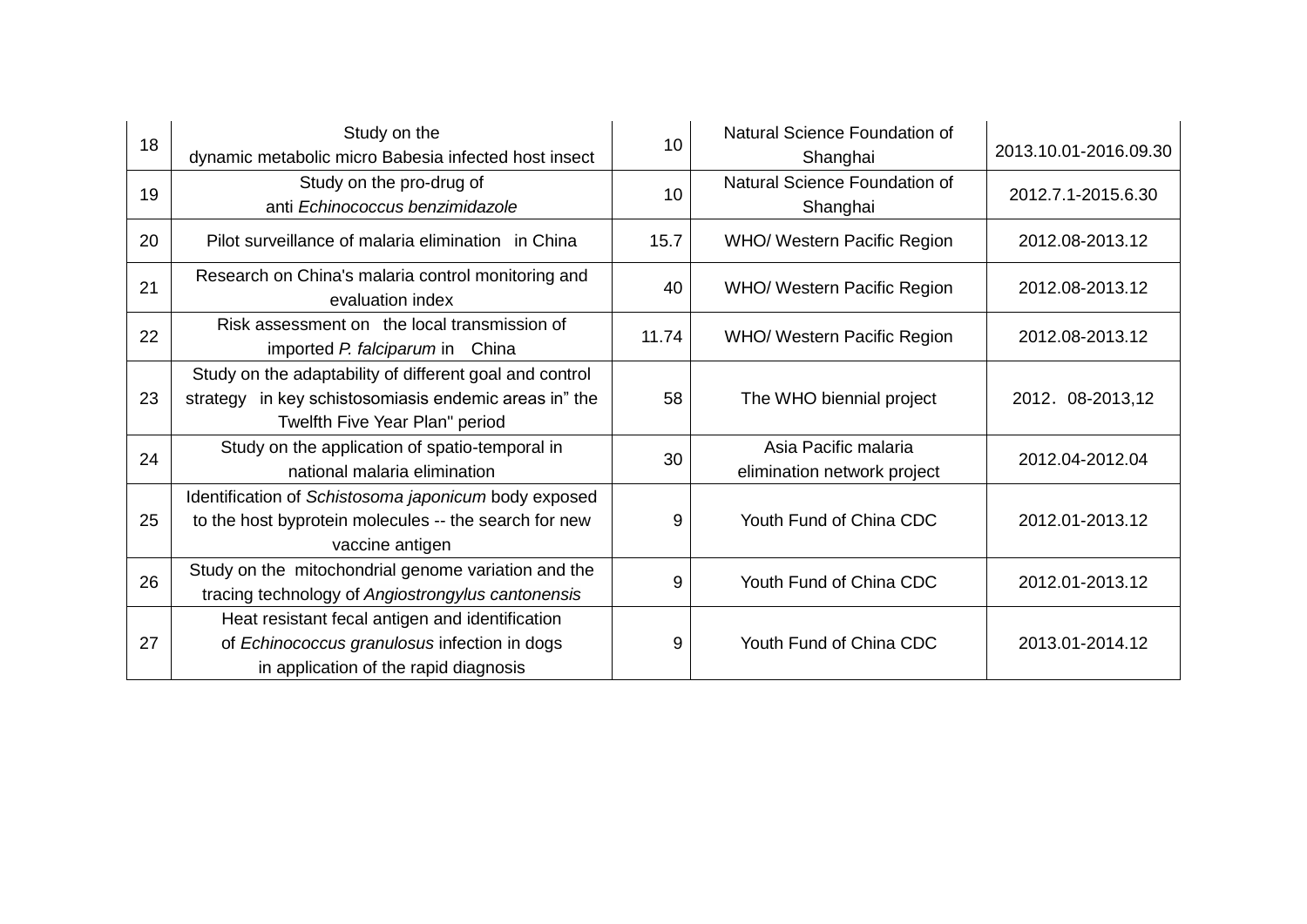## **Table 2 List of current research program (2012-2014) (Funded by Foreign agency and organizations)**

| No.            | <b>Project Title</b>                                                                                                                                                                                   | <b>Budget</b><br>(CNY) | <b>Funding Source</b>                                                                    | Period                 |
|----------------|--------------------------------------------------------------------------------------------------------------------------------------------------------------------------------------------------------|------------------------|------------------------------------------------------------------------------------------|------------------------|
|                | China's Experiences in Control of Malaria and<br>Schistosomiasis: Relevant to LMICs through Distillation,<br>Synthesis and Dissemination Approaches--China UK<br>Global Health Support Programme(GHSP) | 3,441,538              | The Department for International<br>Development (DFID), UK                               | Jan. 2014-Dec.<br>2015 |
| $\overline{2}$ | Centre of Excellence in Health Development Aid in China:<br>Capacity Building and Information Dissemination--China<br>UK Global Health Support Programme(GHSP)                                         | 3,999,834              | The Department for International<br>Development (DFID), UK                               | Mar.2014-Dec.2016      |
| 3              | Innovative Strategies for Sustainable Control of Asian<br>Schistosomiasis and Other Helminth Zoonoses                                                                                                  | 3,620,000              | International Development and<br>Research Centre, Canada                                 | July 2011-Jun.2014     |
| 4              | Research on Effective Surveillance and Evaluation for<br>Anti-malaria Drugs in Great Mekong Sub-region                                                                                                 | 400,000                | Worde Health Organization                                                                | Apr.2014-Mar.2015      |
| 5              | International Collaborative Research on Key<br>Technologies of China's Neglected Tropical Diseases                                                                                                     | 1,050,000              | Ministry of Science and Technology,<br>China                                             | Apr.2014-Apr.2017      |
| 6              | A Special Issue of Infectious Diseases of Poverty-Asian's<br>Socio-Ecosystem Interventions for Controlling Infectious<br><b>Diseases</b>                                                               | 152,460                | International Development and<br>Research Centre, Canada                                 | Apr.2014-May 2015      |
| $\overline{7}$ | Research on China's Anti-malaria Drug Resistance--the<br>Status and Its Mechanism                                                                                                                      | 150,000                | Study on the mechanism and<br>resistance of vectors<br>for malaria transmission in China | Jun.2013-Jun.2015      |